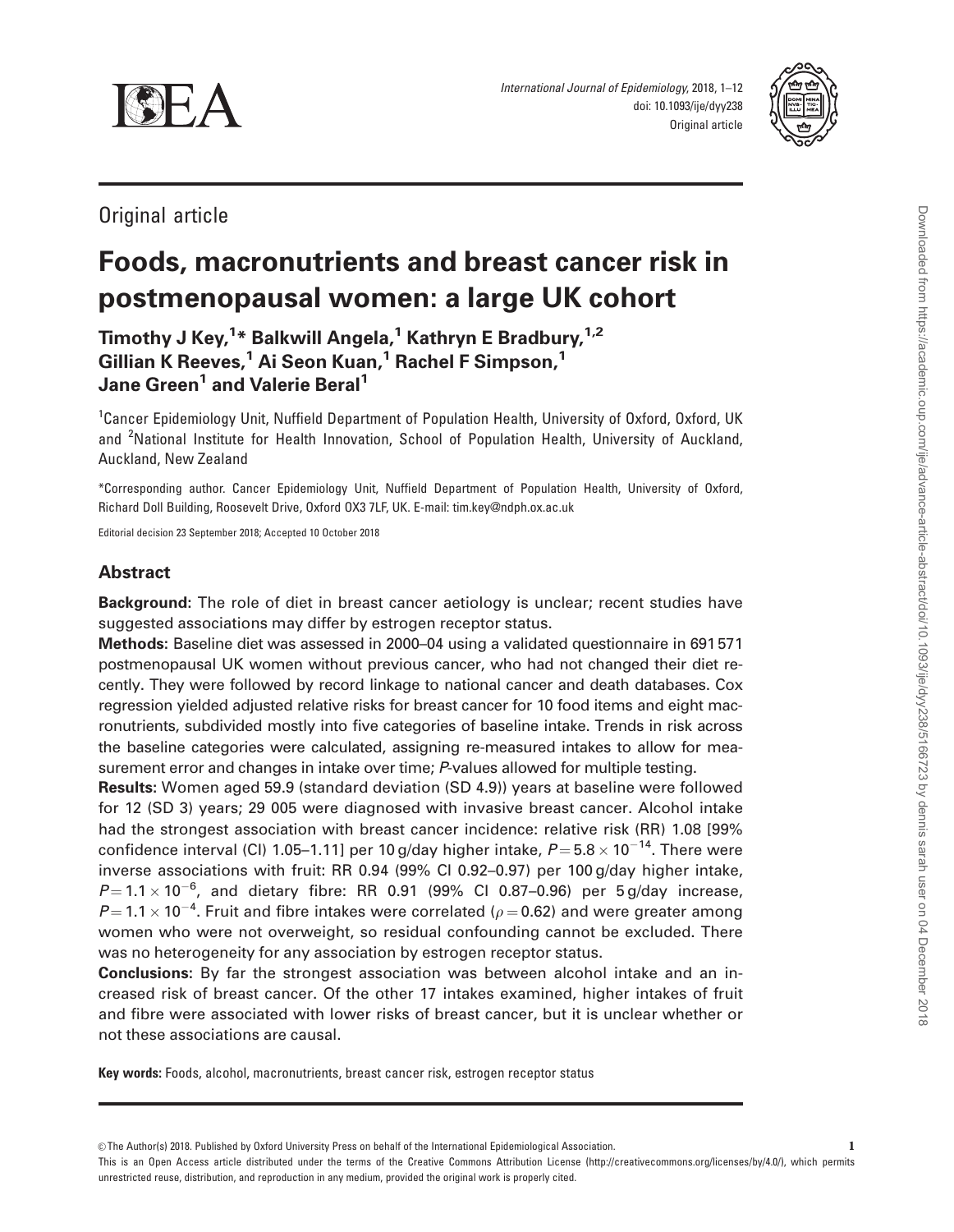## <span id="page-1-0"></span>Key Messages

- In this large prospective study, we systematically examined associations of 10 foods and eight macronutrients with breast cancer risk, overall and by estrogen receptor status.
- The strongest finding was a positive association of alcohol consumption with breast cancer risk, in line with previous evidence.
- None of the 17 other foods and macronutrients examined was strongly associated with breast cancer risk; both fruit and fibre intakes, which are correlated, showed inverse associations with risk, but it is unclear if these associations are causal.
- For none of the dietary items examined was there evidence of heterogeneity by estrogen receptor status.

## Introduction

Breast cancer incidence is generally greater in high-income than low-income countries.<sup>1,2</sup> Much of this variation is due to reproductive factors such as parity and breastfeeding, together with variations in screening and diagnosis,  $2,3$ but other risk factors might be involved. Many studies have explored the possible role of diet, with the main hypotheses being that risk may be increased by high intakes of alcohol, fat, meat and dairy products, and that risk may be decreased by high intakes of fibre, fruits and vegetables[.4](#page-10-0) There is now convincing evidence that alcohol increases the risk of breast cancer.<sup>5</sup> A recent systematic review of prospective studies concluded that there was no definite evidence that any other dietary factors were associated with the risk of developing breast cancer, although there was limited evidence that relatively high intakes of vegetables might decrease the risk of estrogen receptornegative (ER-ve) breast cancer.<sup>6</sup> Another recent review concluded that high intakes of red and processed meat intake may be risk factors for breast cancer.<sup>7</sup>

We report here results from an analysis of the relation between intakes of a wide range of foods and macronutrients and breast cancer incidence among postmenopausal women in the Million Women Study, a large prospective study in the UK. To cover the most prominent hypotheses for effects of diet on breast cancer risk, $4$  we examined risk in relation to 18 dietary items and macronutrients (meat type and quantity, fish, milk, cheese, yogurt, eggs, fruit, vegetables, alcohol, energy, percentage of energy from protein, dairy protein, total fat, saturated fat, carbohydrate, free sugars and dietary fibre). Associations were examined overall for any invasive breast cancer, and separately by ER status.

## Methods

#### Study population

Participants in the Million Women Study were recruited from women invited to the National Health Service (NHS)

Breast Screening Programme in England and Scotland between 1996 and 2001. A total of 1.3 million women aged 56 years [standard deviation (SD) 6] on average joined the study by completing the recruitment questionnaire, which asked about social, demographic and lifestyle factors. Postal re-surveys have been done every 3–5 years and online questionnaires about dietary intake have been administered since 2010. The study was approved by the Oxford and Anglia Multi-Centre Research Ethics Committee, and all women gave written consent. Further details are on the study website.<sup>8,9</sup>

#### Assessment of diet

An average of 3.3 years after recruitment, women were sent a questionnaire which updated information collected at recruitment and collected new information on diet. This 3-year re-survey, which asked for the first time about dietary intakes, was completed in 2000–04 and is the baseline for the analyses reported here. Participants were asked about their usual diet during a typical week, including about 130 quantitative or semi-quantitative questions (see: [http://www.millionwomenstudy.org/files/mws-web2.pdf\)](http://www.millionwomenstudy.org/files/mws-web2.pdf). Nutrient intakes were calculated by multiplying the frequency of consumption of each food by the specified portion size and the nutrient composition of that item. The short-term repeatability of most of the diet questions was good, and in comparison with intakes of nine macronutrients estimated from 7-day food diaries (with portion sizes weighed or assessed by comparison with photographs), the median energy-adjusted correlation coefficient was 0.55 (range from 0.27 for polyunsaturated fat to 0.75 for alcohol).<sup>10</sup>

For these analyses we categorized reported intakes at baseline into five groups except for fish, where three categories were used: no fish; any fatty fish (salmon, sardines, kippers/herring, trout, and mackerel]; and non-fatty fish only [tuna, cod/haddock, 'fish & chips' and other seafood). For meat, the five categories were of the type of meat consumed: never ate meat; ate poultry but no red meat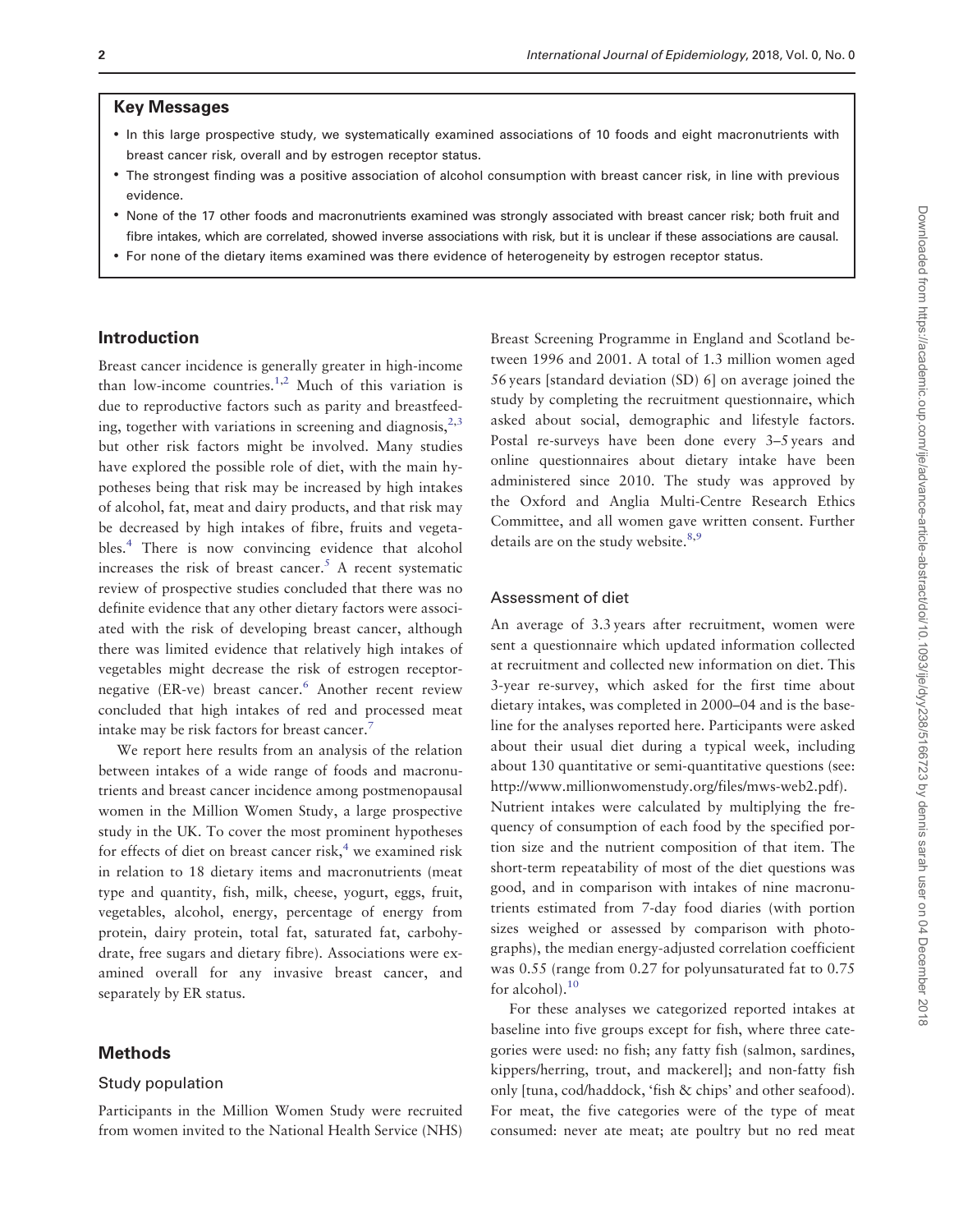<span id="page-2-0"></span>(with red meat comprising beef, lamb, pork, beefburger/ hamburger, kidney, and liver/paté); consumers of red meat but no processed meat; consumers of red meat and at least one type of processed meat (bacon, ham or sausages); and consumers of red meat and at least two types of processed meat. For other foods the categories were selected to provide substantial numbers in each of the five groups, while respecting the integer nature of some of the data (e.g. items of fruit consumed per day). Vegetables comprised cooked vegetables (except potatoes) and salad items/raw vegetables; and fruit comprised fresh fruit, dried fruit and stewed or tinned fruit. For the eight macronutrients studied here, the cut-points for the five groups were quintiles of intake. In [supplementary analyses](https://academic.oup.com/ije/article-lookup/doi/10.1093/ije/dyy238#supplementary-data) we examined breast cancer risk: by types of fruit and sources of fibre (for sources of dietary fibre, the mean intakes were from the baseline questionnaire because the coding of food subgroups and composite foods was not directly comparable to that in the 24-h dietary assessment data); by intakes of alcohol, stratified by intakes of fruit and fibre; and by intakes of soya foods and types of vegetables.

Repeat measures of intake in each baseline category were derived from a web-based 24-h dietary assessment tool, the Oxford WebQ, $^{11}$  $^{11}$  $^{11}$  completed by 19 478 women on average 10 years after baseline and before the end of follow-up.

#### Ascertainment of breast cancer

Participants were followed by record linkage to the UK NHS databases on cancer registrations and deaths. Data for England were provided by NHS Digital and the Office for National Statistics, and for Scotland by the Information Services Division, NHS Scotland. Information on estrogen receptor (ER) status of the incident breast tumours was provided by Public Health England/National Cancer Registration and Analysis Service; this information is incomplete, particularly during the early years of followup. Overall 1% ( $n = 7647$ ) of the cohort has been lost to follow-up. and individuals contributed person-years until they were lost. Diagnoses were coded to the International Classification of Diseases, 10th Revision (ICD-10). The endpoint for this study was incident invasive breast cancer (ICD-10 C50).

#### Statistical analysis

The dietary factors examined were consumption of 10 food groups including alcohol, and eight macronutrients or subtypes of macronutrients. Associations between intakes of food groups and macronutrients were examined by calculating Spearman non-parametric correlation coefficients. For analyses of relative risk of breast cancer, women were generally divided into five baseline categories of food or nutrient intake. For estimating trends in risk, the food and nutrient intakes assigned to each baseline category were the means in each baseline category re-measured in the 24-h dietary recall (for women with more than one 24-h dietary recall, data were used just from the first). This non-parametric approach reduces the impact of regression dilution bias and other forms of measurement error.<sup>[12](#page-10-0)</sup>

Woman-years were calculated from the date the baseline dietary questionnaire was completed up to whichever came first: diagnosis of cancer, emigration, death, loss to follow-up or the last date when cancer incidence data were complete. The last date of follow-up was 31 December 2014. Cox regression models with time in study as the underlying time variable were used to estimate rate ratios (RRs) and 99% confidence intervals (99% CIs) of breast cancer by dietary factors. Analyses were stratified by year of birth, region of residence (10 geographical regions in England, and Scotland) and calendar year of completion of the dietary questionnaire, and adjusted for dietary energy intake (fifths), socioeconomic group (fifths, based on the Townsend score<sup>[13](#page-10-0)</sup>), body mass index  $\langle$  <25, 25–29.9,  $\geq$ 30 kg/m<sup>2</sup>), height (<160, 160-164.9,  $\geq$ 165 cm), alcohol consumption (except for the analysis of alcohol and risk; none, 1–2, 3–6, 7–14,  $\geq$ 15 drinks per week), smoking (never, past, current <15, current  $\geq$ 15 cigarettes per day), age at menarche  $(11, 12-13, 14-15, >16$  years), strenuous exercise (none,  $\leq 1$  per week,  $>1$  per week), parity and age at first birth (parity 0, 1–2,  $\geq$ 3 cross-classified by age at first birth  $\langle 25, 25-29, \rangle$  > 30 years), highest education (none, technical, secondary, tertiary) and ever use of hormonal therapy for menopause (no, yes). The non-dietary data were from the 3-year re-survey, except for socioeconomic group, strenuous exercise and height, which were from the recruitment questionnaire. To ensure that the same women were being compared in all analyses, the small number with a missing value for each particular variable were assigned to a separate category for that variable.

In analyses of factors with more than two categories, RRs were treated as floating absolute risks, allowing estimation of group-specific confidence intervals for all categories including the reference group[.14](#page-10-0) This method allows any two exposure groups to be compared. Most dietary variables considered here have no natural baseline category, so the middle category was used as the reference group. For trends in breast cancer risk per specified increment in dietary intake, conventional CIs are used (for alcohol, the estimates of linear trend were in drinkers only, because non-drinkers may have different characteristics).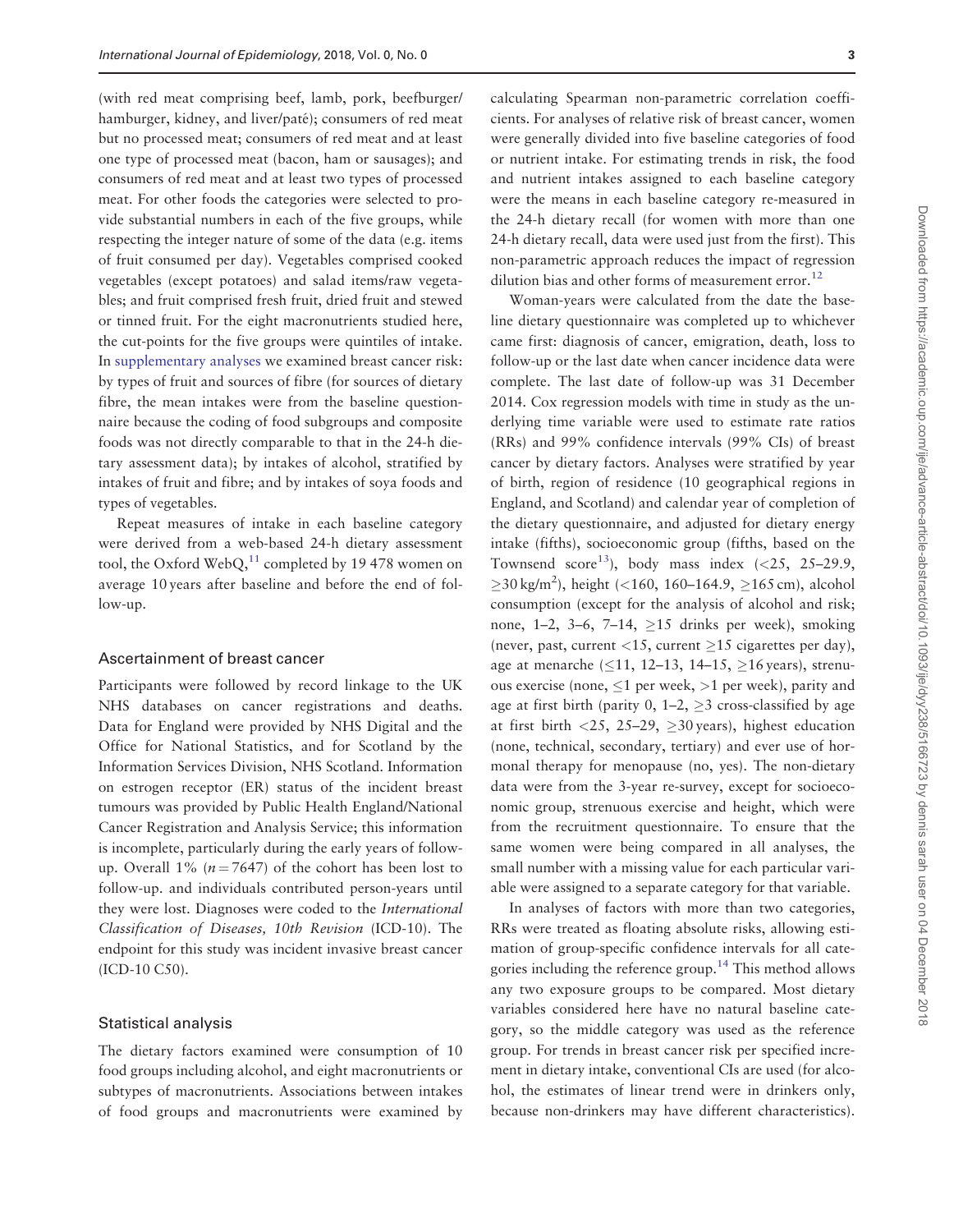<span id="page-3-0"></span>Heterogeneity in the associations between women with  $ER+ve$  and  $ER-ve$  breast cancer was assessed with likelihood ratio tests calculated from case-only models in which the outcome was defined as  $ER +$  or  $ER -$  disease.

We examined trends in breast cancer risk overall and subdivided by ER status. Many tests for trend and hundreds of relative risks and confidence intervals are presented here, and there is no agreed convention for dealing with this extent of multiple testing. When examining trends in breast cancer risk for the 18 dietary items examined, we used the magnitudes of  $\chi^2$  statistics to assess the strengths of associations and applied a Bonferroni correction to nominal P-values by multiplying the values by 18. Some allowance for the hundreds of individual RR estimates in the tables and plots was made by quoting their 99% confidence intervals. In supplementary analyses, we examined risk by subtypes of fruit and sources of fibre, by intakes of alcohol stratified by intakes of fruit and fibre (because it has been suggested that high intakes of dietary fibre may attenuate the increase in risk caused by alcohol<sup>15</sup>) and by intakes of soya foods and types of vegetables. All statistical analyses were performed using Stata statistical software, release 15.1 (StataCorp., College Station, TX).

## Results

The baseline diet questionnaire was completed by 861 918 women. We excluded 47 212 with previous cancer (other than non-melanoma skin cancer) at baseline and 123 099 who reported at baseline that they had changed their diet in the previous 5 years due to illness. Women with energy intakes <2100 kJ/day (d) (500 kcal/d) or more than 14 700 kJ/d (3500 kcal/d) were excluded. After these exclusions, 691 571 women were eligible for these analyses. Table 1 shows their characteristics and average intakes of food groups, alcohol and macronutrients at baseline, together with details of follow-up. [Table 2](#page-4-0) shows the intakes of foods, alcohol and macronutrients in relation to nondietary characteristics; intakes of alcohol, fruit and fibre all tended to be greater among women who were taller, were not overweight or obese, had fewer children and were of higher socioeconomic status. Compared with women reporting being in excellent or good health, women in fair or poor health reported markedly lower intakes of fruit, vegetables, alcohol and dietary fibre [\(Table S1](https://academic.oup.com/ije/article-lookup/doi/10.1093/ije/dyy238#supplementary-data), available as [Supplementary data at](https://academic.oup.com/ije/article-lookup/doi/10.1093/ije/dyy238#supplementary-data) IJE online). [Table S2](https://academic.oup.com/ije/article-lookup/doi/10.1093/ije/dyy238#supplementary-data), available as [Supplementary data at](https://academic.oup.com/ije/article-lookup/doi/10.1093/ije/dyy238#supplementary-data) IJE online, shows the correlations between the food groups, alcohol and macronutrients at baseline (the latter expressed as percentage of energy intake), and [Table S3](https://academic.oup.com/ije/article-lookup/doi/10.1093/ije/dyy238#supplementary-data), available as [Supplementary data at](https://academic.oup.com/ije/article-lookup/doi/10.1093/ije/dyy238#supplementary-data) IJE [online](https://academic.oup.com/ije/article-lookup/doi/10.1093/ije/dyy238#supplementary-data), shows the mean intakes estimated from 24-h

Table 1. Characteristics of 691 571 women at baseline, and details of follow-up

| Characteristics                                | Mean $(SD)$ |
|------------------------------------------------|-------------|
| Personal                                       |             |
| Age at first dietary assessment, years         | 59.9 (4.9)  |
| Height, m                                      | 1.62(0.07)  |
| BMI, kg/m <sup>2</sup>                         | 25.9(4.4)   |
| Number of full-term pregnancies                | 2.1(1.2)    |
| Foods and alcohol                              |             |
| Meat g/d                                       | 55.7 (34.0) |
| Milk g/d                                       | 264 (176)   |
| Cheese g/d                                     | 17.9(14.6)  |
| Yogurt g/d                                     | 72.8 (68.9) |
| Eggs $g/d$                                     | 17.1(13.2)  |
| Fruit g/d                                      | 186 (146)   |
| Vegetables g/d                                 | 112 (80)    |
| Alcohol g/d                                    | 6.6(8.4)    |
| Macronutrients                                 |             |
| Energy kJ/d                                    | 6772 (1802) |
| Protein % energy                               | 16.4(2.7)   |
| Dairy protein % energy                         | 4.0(1.7)    |
| Total fat % energy                             | 33.4(6.0)   |
| Saturated fat % energy                         | 11.7(3.6)   |
| Carbohydrate % energy                          | 47.8(7.0)   |
| Free sugars % energy                           | 12.8(6.1)   |
| Dietary fibre g/d                              | 13.4(4.8)   |
| Follow-up for breast cancer                    |             |
| Person-years of follow-up per woman, mean (SD) | 11.9(3.0)   |
| Incident breast cancers, n                     | 29 005      |
| ER+ve breast cancers, $n$                      | 10838       |
| ER-ve breast cancers, n                        | 1658        |

ER+ve, estrogen receptor-positive breast cancers; ER-ve, estrogen receptor-negative breast cancers; d, day.

dietary assessments 10 years after baseline, which confirm the rankings at baseline.

After 12 (SD 3) years of follow-up, 29 005 women were diagnosed with incident invasive breast cancer, among whom information on ER status was available for 10 838  $ER+ve$  and 1658 ER-ve breast cancers. [Figure 1](#page-5-0) shows the RRs for breast cancer in relation to the intakes of eight food items. There was a positive association with alcohol, with an RR of 1.08 (99% CI 1.05-1.11,  $X_1^2$  for trend = 62.1;  $P = 5.8 \times 10^{-14}$  per 10 g/d higher intake (trend in drinkers only). There was also an inverse association of risk with fruit intake, with a RR of 0.94 (99% CI 0.92–0.97,  $X_1^2$  for trend = 29.4;  $P = 1.1 \times 10^{-6}$ ) per 100 g/d higher intake (further results for [Figure 1](#page-5-0) are in [Table S4,](https://academic.oup.com/ije/article-lookup/doi/10.1093/ije/dyy238#supplementary-data) available as [Supplementary data at](https://academic.oup.com/ije/article-lookup/doi/10.1093/ije/dyy238#supplementary-data) IJE online). [Figure 2](#page-6-0) shows the associations of intakes of these seven food groups and alcohol separately for  $ER+ve$  and  $ER-ve$  breast cancer; there was no significant heterogeneity in associations by ER status ([Table S4,](https://academic.oup.com/ije/article-lookup/doi/10.1093/ije/dyy238#supplementary-data) available as [Supplementary](https://academic.oup.com/ije/article-lookup/doi/10.1093/ije/dyy238#supplementary-data)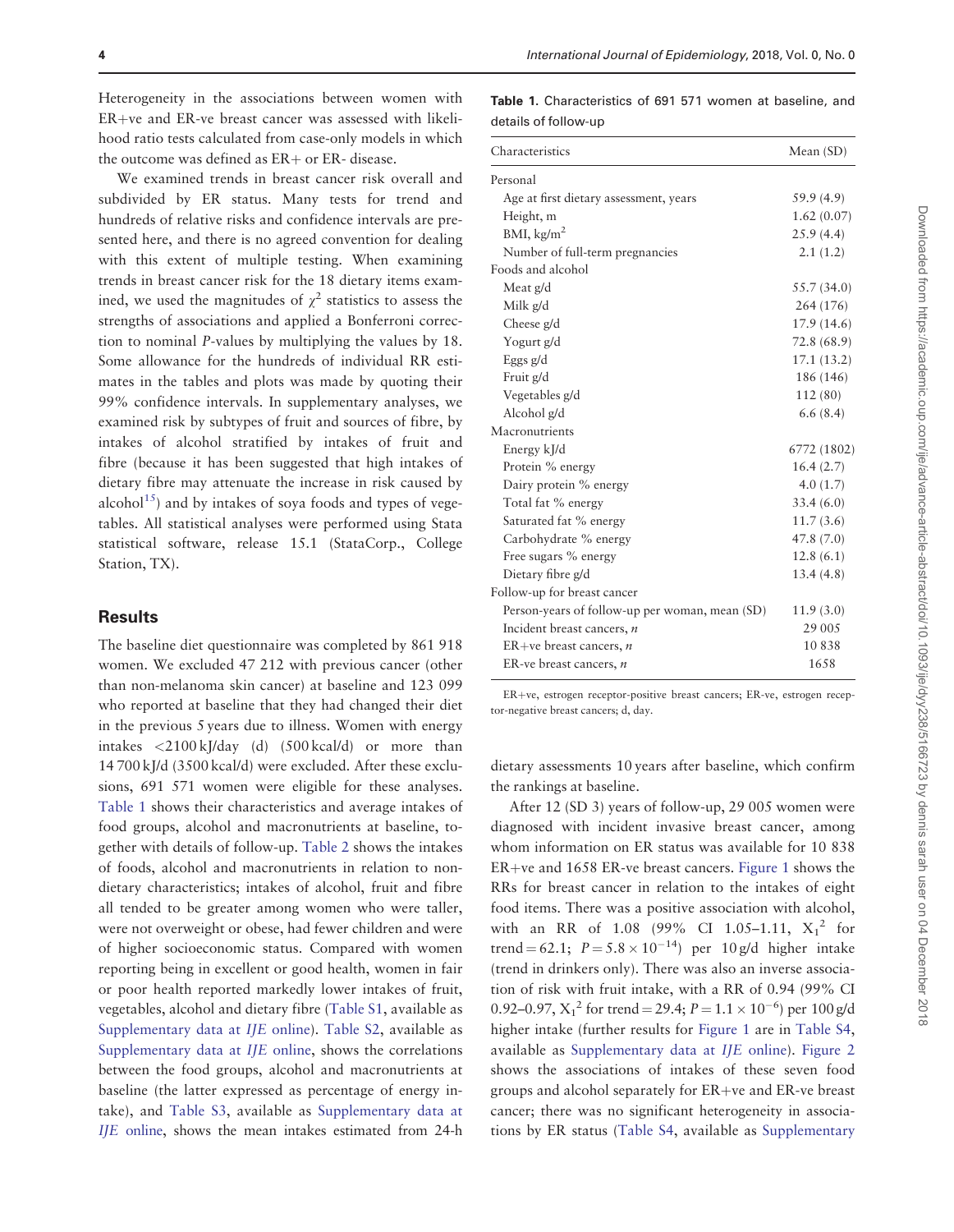|                        | Height (cm) |         | $BMI$ (kg/m <sup>2</sup> ) |         | Full-term pregnancies |        | HT use      |         | SES (tertile) |           |
|------------------------|-------------|---------|----------------------------|---------|-----------------------|--------|-------------|---------|---------------|-----------|
|                        | <165        | $165+$  | $<$ 25                     | $25+$   | $\leq$ 3              | $3+$   | Not current | Current | Highest       | Remainder |
| $\overline{N}$         | 416846      | 266 281 | 303 905                    | 335 363 | 472 118               | 217613 | 484 088     | 190 170 | 229 964       | 456 522   |
| Foods and alcohol      |             |         |                            |         |                       |        |             |         |               |           |
| Meat $(g/d)$           | 55.0        | 56.9    | 53.6                       | 58.0    | 55.9                  | 55.3   | 55.4        | 57.1    | 57.8          | 54.6      |
| Milk $(g/d)$           | 264         | 266     | 264                        | 267     | 263                   | 268    | 267         | 259     | 262           | 266       |
| Cheese $(g/d)$         | 17.1        | 19.1    | 19.1                       | 16.9    | 18.0                  | 17.7   | 17.9        | 18.1    | 18.6          | 17.6      |
| Yogurt $(g/d)$         | 70.9        | 76.1    | 70.4                       | 76.3    | 73.5                  | 71.3   | 73.9        | 70.6    | 76.5          | 70.9      |
| Eggs $(g/d)$           | 16.7        | 17.8    | 16.4                       | 17.7    | 16.8                  | 17.7   | 17.1        | 17.2    | 17.0          | 17.1      |
| Fruit $(g/d)$          | 180         | 196     | 192                        | 183     | 188                   | 180    | 187         | 184     | 198           | 179       |
| Vegetables (g/d)       | 108         | 118     | 115                        | 112     | 114                   | 109    | 112         | 115     | 118           | 109       |
| Alcohol $(g/d)$        | 6.3         | 7.1     | 7.5                        | 6.1     | 6.9                   | 6.0    | 6.3         | 7.5     | 7.3           | 6.3       |
| <b>Nutrients</b>       |             |         |                            |         |                       |        |             |         |               |           |
| Energy kJ/d            | 6647        | 6976    | 6843                       | 6768    | 6781                  | 6758   | 6800        | 6751    | 6896          | 6710      |
| Protein % energy       | 16.4        | 16.4    | 16.2                       | 16.6    | 16.4                  | 16.4   | 16.4        | 16.5    | 16.5          | 16.4      |
| Dairy protein % energy | 4.0         | 4.0     | 4.0                        | 4.0     | 4.0                   | 4.0    | 4.0         | 4.0     | 4.0           | 4.0       |
| Total fat % energy     | 33.2        | 33.6    | 33.5                       | 33.2    | 33.3                  | 33.6   | 33.4        | 33.3    | 33.4          | 33.4      |
| Saturated fat % energy | 11.6        | 11.8    | 11.8                       | 11.5    | 11.6                  | 11.8   | 11.7        | 11.6    | 11.6          | 11.7      |
| Carbohydrate % energy  | 48.0        | 47.5    | 47.8                       | 48.1    | 47.8                  | 48.0   | 47.9        | 47.5    | 47.5          | 48.0      |
| Free sugars % energy   | 12.8        | 12.8    | 12.7                       | 12.9    | 12.7                  | 13.0   | 12.9        | 12.6    | 12.6          | 12.9      |
| Dietary fibre $(g/d)$  | 13.1        | 13.9    | 13.8                       | 13.3    | 13.5                  | 13.1   | 13.5        | 13.4    | 13.9          | 13.1      |

<span id="page-4-0"></span>Table 2. Associations of foods, alcohol and macronutrients with other characteristics at baseline

BMI, body mass index; HT, hormonal therapy for menopause; SES, socioeconomic status; d, day.

[data at](https://academic.oup.com/ije/article-lookup/doi/10.1093/ije/dyy238#supplementary-data) IJE online). Not all women had information available on ER status, but findings in these women did not differ materially from those with available information (results not shown). Breast cancer risk was not associated with the types of meat and fish consumed [\(Table 3](#page-7-0)). Breast cancer risk was inversely associated with intake of fresh fruit [RR of 0.95 (99% CI 0.92–0.98) per 100 g/d higher intake,  $X_1^2$  for trend = 19.5] and dried fruit [RR of 0.95 (99% CI 0.90-1.00) per 10 g/d higher intake,  $X_1^2$  for trend  $= 7.10$ ], but not with tinned/stewed fruit or fruit juice [\(Table S5](https://academic.oup.com/ije/article-lookup/doi/10.1093/ije/dyy238#supplementary-data), available as [Supplementary data at](https://academic.oup.com/ije/article-lookup/doi/10.1093/ije/dyy238#supplementary-data) IJE on[line\)](https://academic.oup.com/ije/article-lookup/doi/10.1093/ije/dyy238#supplementary-data). After allowing for multiple testing, breast cancer risk was not associated with consumption of soya foods or types of vegetables [\(Tables S6](https://academic.oup.com/ije/article-lookup/doi/10.1093/ije/dyy238#supplementary-data) and [S7](https://academic.oup.com/ije/article-lookup/doi/10.1093/ije/dyy238#supplementary-data), available as [Supplementary data at](https://academic.oup.com/ije/article-lookup/doi/10.1093/ije/dyy238#supplementary-data) IJE online).

[Figure 3](#page-8-0) shows RRs for breast cancer in relation to intakes of eight macronutrients. There was an inverse association of risk with intake of dietary fibre, with  $RR = 0.91$ (99% CI 0.87–0.96,  $X_1^2$  for trend = 20.5;  $P = 1.1 \times 10^{-4}$ ) per 5 g/d higher intake (detailed results for [Figure 3](#page-8-0) are in [Table S8,](https://academic.oup.com/ije/article-lookup/doi/10.1093/ije/dyy238#supplementary-data) available as [Supplementary data at](https://academic.oup.com/ije/article-lookup/doi/10.1093/ije/dyy238#supplementary-data) IJE online). [Figure 4](#page-9-0) shows the associations of intake of these eight macronutrients with risk of  $ER+ve$  and  $ER-ve$  breast cancer; there was no heterogeneity in associations by ER status [\(Table S8](https://academic.oup.com/ije/article-lookup/doi/10.1093/ije/dyy238#supplementary-data), available as [Supplementary data at](https://academic.oup.com/ije/article-lookup/doi/10.1093/ije/dyy238#supplementary-data) IJE online); in women without information on ER status, results were similar (results not shown). Breast cancer risk was inversely associated with the intake of fibre from fruit but not from other sources ([Table S9](https://academic.oup.com/ije/article-lookup/doi/10.1093/ije/dyy238#supplementary-data), available as [Supplementary data at](https://academic.oup.com/ije/article-lookup/doi/10.1093/ije/dyy238#supplementary-data) IJE [online\)](https://academic.oup.com/ije/article-lookup/doi/10.1093/ije/dyy238#supplementary-data).

Associations of fruit and fibre intake with breast cancer risk were found separately at five levels of alcohol consumption, and associations of alcohol intake with breast cancer risk were similar at three levels of intake of fruit and at five levels of intake of dietary fibre ([Table S10,](https://academic.oup.com/ije/article-lookup/doi/10.1093/ije/dyy238#supplementary-data) available as [Supplementary data at](https://academic.oup.com/ije/article-lookup/doi/10.1093/ije/dyy238#supplementary-data) IJE online).

#### **Discussion**

We report the results from systematic analyses in a large prospective study of the associations between intakes of 18 dietary factors and the incidence of breast cancer. The positive association with alcohol consumption  $(P = 5.8 \times 10^{-14})$  is expected, given that alcohol is an established cause of breast cancer[.5](#page-10-0) The other statistically significant associations, inverse relationships with fruit and dietary fibre intakes, were considerably weaker than for alcohol  $(P = 1.1 \times 10^{-6}$  and  $1.1 \times 10^{-4}$ , respectively, after correction for multiple testing). Intakes of fruit and dietary fibre were strongly correlated with each other (correlation coefficient 0.62), therefore the associations of these two dietary items with breast cancer risk are not independent. In a recent meta-analysis, $6$  the intakes of fruit and dietary fibre were also both associated with a small reduction in breast cancer risk; whereas these small associations might be causal, it is also possible that they are largely or wholly due to residual confounding.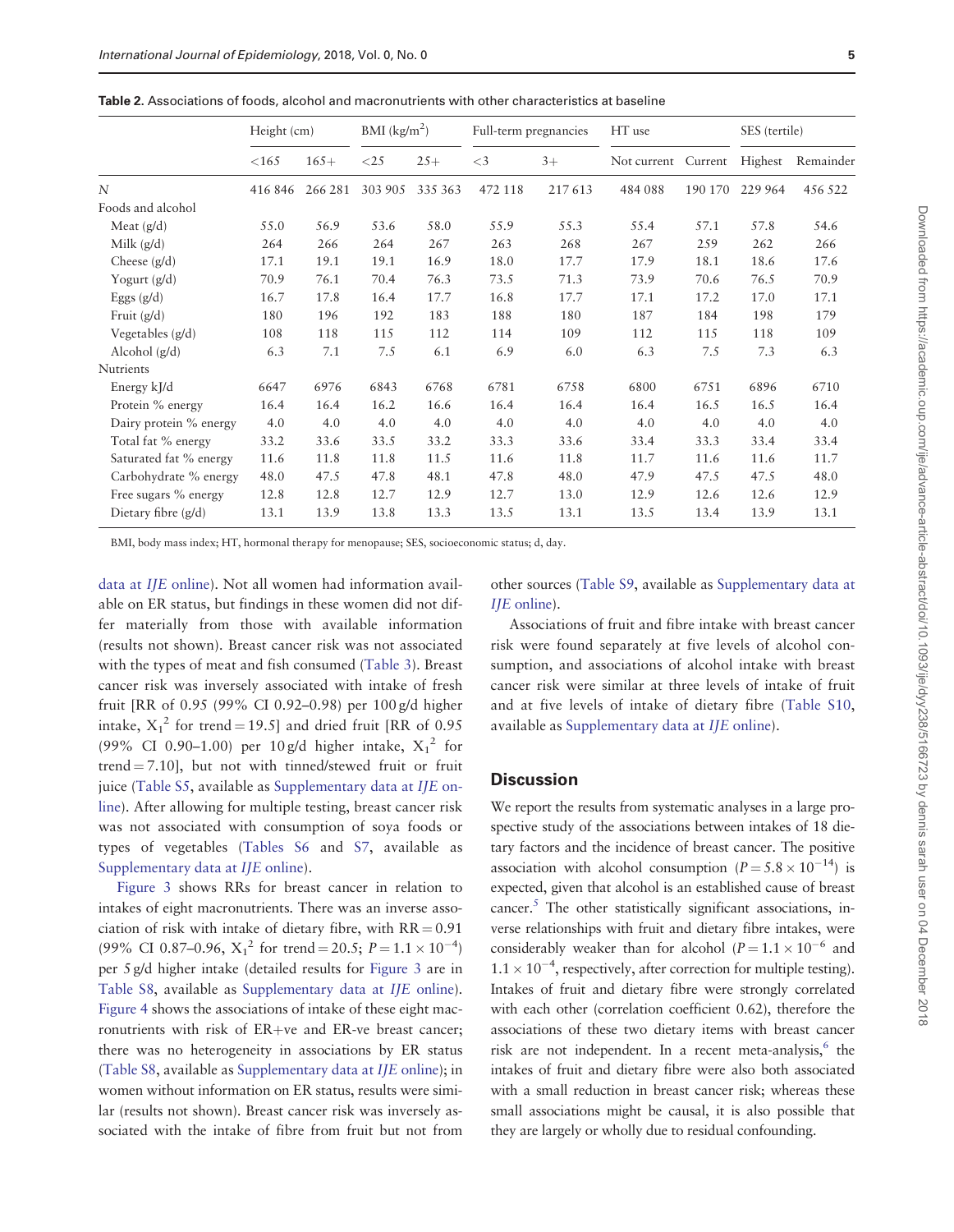<span id="page-5-0"></span>

Figure 1. Relative risk of breast cancer in Million Women Study participants by intake of foods and alcohol. Risks are stratified by region, with attained age as the underlying time variable and adjusted for socioeconomic status, body mass index, height, smoking, current use of hormonal therapy for menopause, dietary energy intake and alcohol consumption (except for the analysis of alcohol and risk). Relative risks (RRs) are represented by squares (with their 99% confidence intervals as lines), each with area inversely proportional to the variance of the log RR, thereby indicating the amount of statistical information for that particular RR.

In our data, examination of whether there was heterogeneity in dietary associations between  $ER+ve$  and  $ER-ve$ breast cancers showed no clear evidence for such heterogeneity. Previous studies found no heterogeneity by ER status in the associations of alcohol<sup>16</sup> or fruit<sup>6[,17–19](#page-11-0)</sup> with breast cancer risk, similar to our results. Previous studies suggested that vegetable intakes were inversely associated with risk for ER-ve but not ER+ve breast cancer<sup>[6,](#page-10-0)16,19</sup>; but we found no significant association of breast cancer risk

with intake of vegetables, and no heterogeneity by ER status. For dietary fibre, results by ER status from previous studies are inconsistent.<sup>[20–24](#page-11-0)</sup> Overall, the currently available evidence shows no consistent differences in associations of dietary factors with breast cancer risk by ER status, but more data are required, especially for ER-ve disease.

Chhim et al.<sup>[15](#page-10-0)</sup> suggested that a high intake of dietary fibre might attenuate the adverse effect of alcohol on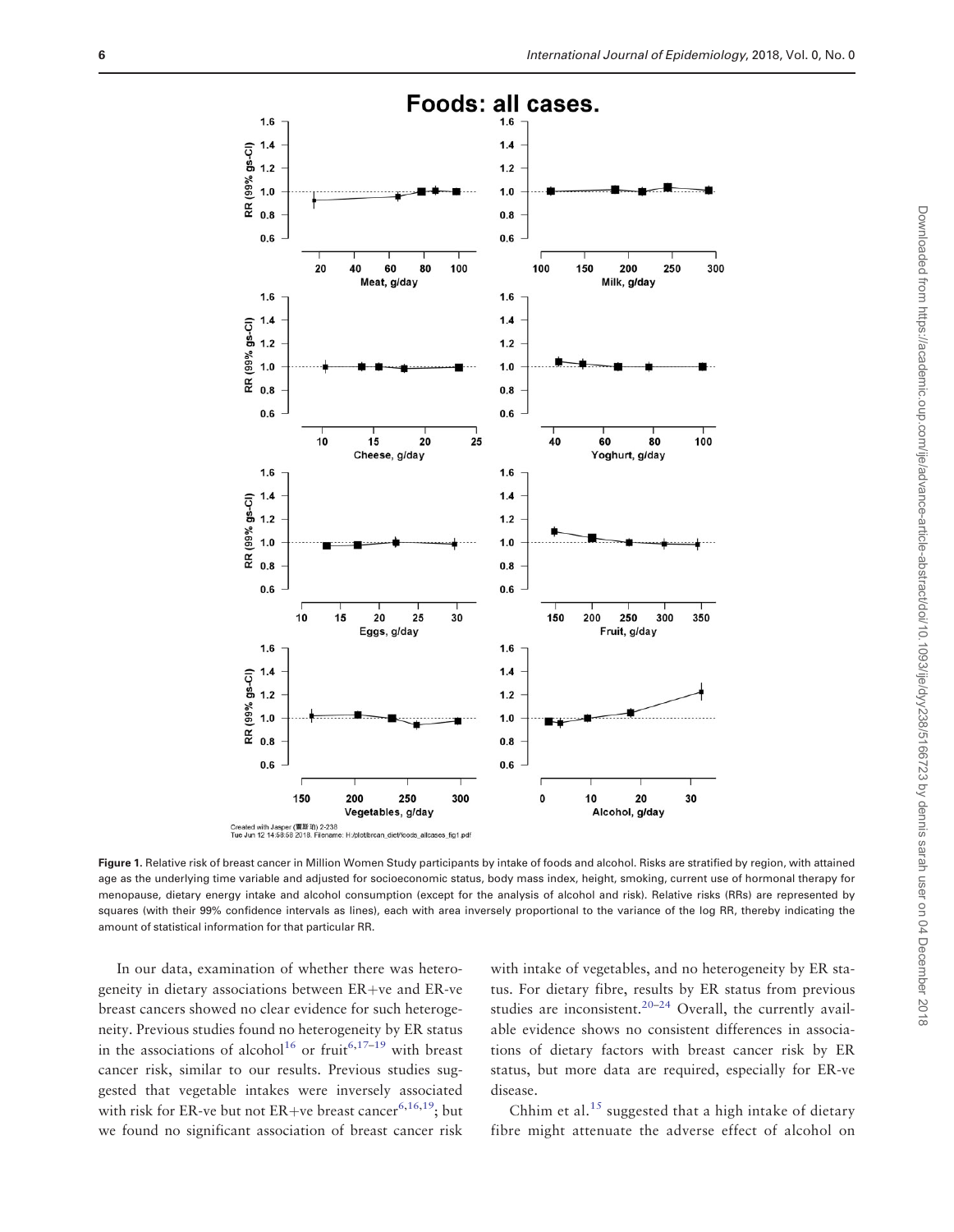<span id="page-6-0"></span>

Figure 2. Relative risk of breast cancer in Million Women Study participants by intake of foods and alcohol by estrogen receptor (ER) status. Risks are stratified by region, with attained age as the underlying time variable and adjusted for socioeconomic status, body mass index, height, smoking, current use of hormonal therapy for menopause, dietary energy intake and alcohol consumption (except for the analysis of alcohol and risk). Relative risks (RRs) are represented by squares (with their 99% confidence intervals as lines), each with area inversely proportional to the variance of the log RR, thereby indicating the amount of statistical information for that particular RR.

breast cancer risk, and a subsequent examination of this hypothesis in the EPIC study showed some evidence of an interaction between the associations of alcohol and fibre with risk, with a higher relative risk for breast cancer associated with alcohol in women with a low fibre intake<sup>25</sup>; however, our results do not support this hypothesis.

With 29 000 incident breast cancers in a cohort of almost 700 000 women, this is as far as we are aware the largest single prospective study of diet and breast cancer risk. Nutritional epidemiology may be subject to selective reporting biases,<sup>26</sup> and therefore we used a systematic approach, assessing the relationships of breast cancer risk with 18 pre-specified dietary factors and allowing for multiple testing in the interpretation of the findings. Other strengths of this study include the virtually complete follow-up for cancer over 12 years, the comprehensive assessment of confounders and the use of re-measured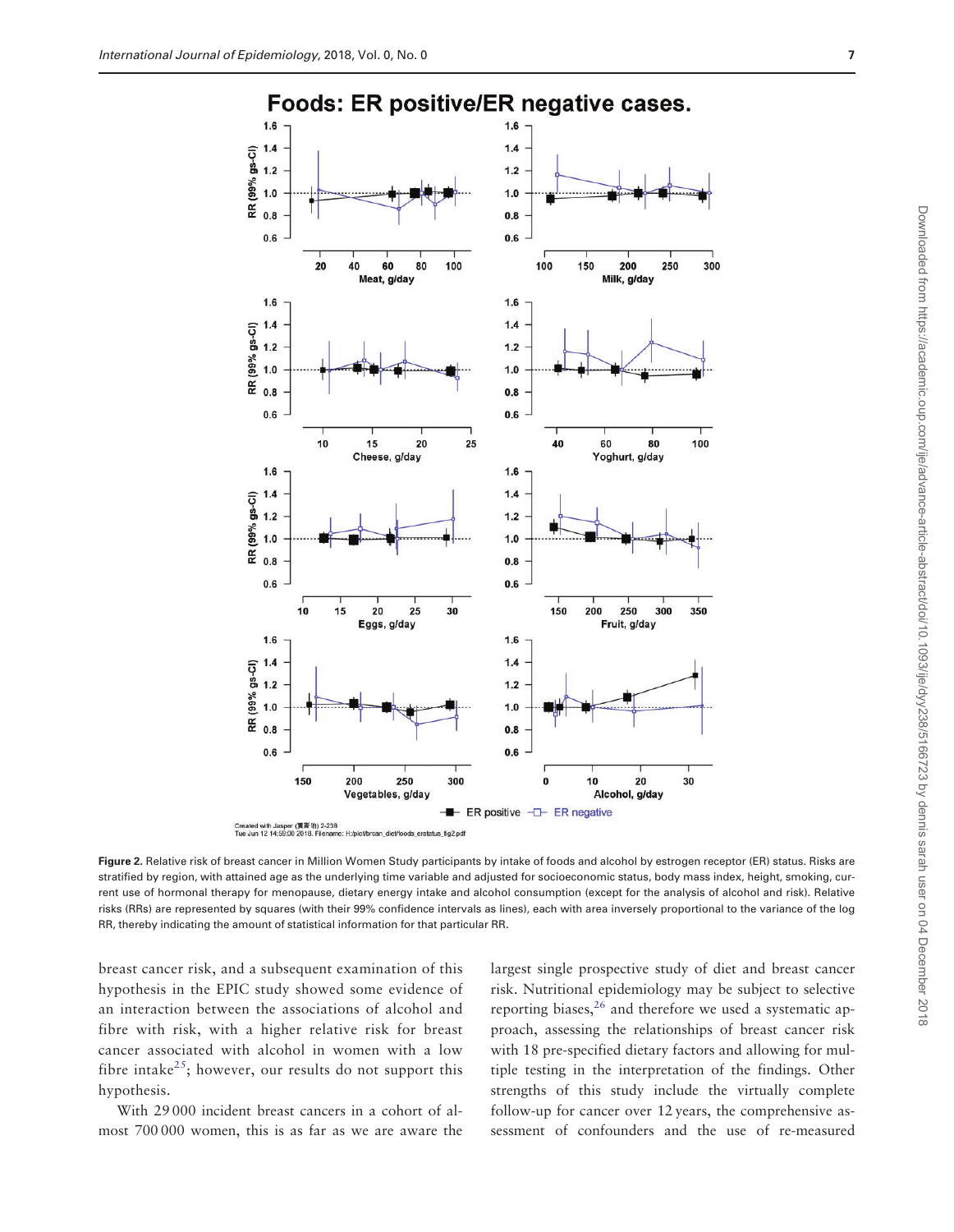<span id="page-7-0"></span>

|                    |               |           |                                                      |            |           |                                     |       | Cases subdivided by ER status                          |                |                       |
|--------------------|---------------|-----------|------------------------------------------------------|------------|-----------|-------------------------------------|-------|--------------------------------------------------------|----------------|-----------------------|
| Food or food group |               |           | Usual intake g/d (mean of intakes from 24-h recalls) |            | All cases |                                     | ER+ve |                                                        | ER-ve          |                       |
|                    |               |           |                                                      |            | Cases     | RR (99% gs-CI)                      | Cases | RR (99% gs-Cl)                                         | Cases          | RR (99% gs-CI)        |
|                    | Poultry       | Red meat  | Processed meat                                       | Total meat |           |                                     |       |                                                        |                |                       |
| Type of meat       |               |           |                                                      |            |           |                                     |       |                                                        |                |                       |
| None               | 5.1           | 2.9       | $\frac{1}{1}$                                        | 10.0       | 775       | $0.92(0.84 - 1.01)$                 | 285   | $0.86(0.74 - 1.00)$                                    | $50\,$         | $1.16(0.80 - 1.67)$   |
| Poultry only       | 32.3          | 23.7      | 10.0                                                 | $67.8$     | 2830      | $1.00(0.95 - 1.05)$                 | 1101  | $1.00(0.92 - 1.08)$                                    | 145            | $1.00(0.80 - 1.24)$   |
| Red meat           | 32.0          | 39.3      | 11.9                                                 | 85.3       | 6279      | $1.02(0.99 - 1.06)$                 | 2427  | $0.99(0.94 - 1.04)$                                    | 345            | 1.11 (0.96-1.27)      |
| Processed (lower)  | 30.9          | 38.4      | 15.1                                                 | 86.9       | 10430     | $1.02(1.00 - 1.05)$                 | 3848  | $0.97(0.93 - 1.01)$                                    | 599            | $1.20(1.08 - 1.33)$   |
| Processed (higher) | 29.6          | 42.5      | 19.0                                                 | 93.6       | 8498      | $1.04(1.01 - 1.07)$                 | 3105  | $0.98(0.93 - 1.03)$                                    | 509            | $1.30(1.15 - 1.46)$   |
|                    |               |           |                                                      |            |           | $X_4{}^2$ for heterogeneity = 12.62 |       | $X_4^2$ for heterogeneity by ER status = 10.61         |                |                       |
|                    | White fish    | Oily fish | Seafood                                              | Total fish |           |                                     |       |                                                        |                |                       |
| Type of fish       |               |           |                                                      |            |           |                                     |       |                                                        |                |                       |
| None               | $\frac{1}{4}$ | 2.5       | $\tilde{=}$                                          | 6.6        | 755       | $0.93(0.85 - 1.02)$                 | 274   | $0.90(0.77 - 1.05)$                                    | $\overline{4}$ | $0.88(0.59 - 1.31)$   |
| White only         | 15.2          | 9.4       | 2.7                                                  | 24.6       | 11957     | $1.00(0.98 - 1.02)$                 | 4460  | $1.00(0.96 - 1.04)$                                    | 704            | $1.00(0.91 - 1.10)$   |
| Some oily          | 16.8          | 16.4      | $rac{1}{4}$                                          | 33.2       | 15140     | $0.98(0.96 - 1.00)$                 | 5678  | $1.00(0.96 - 1.04)$                                    | 856            | $(0.98)(0.89 - 1.07)$ |
|                    |               |           |                                                      |            |           | $X_2^2$ for heterogeneity = 5.31    |       | $\mathrm{X_2}^2$ for heterogeneity by ER status = 0.24 |                |                       |

Table 3. Associations of intake of type of meat and fish with breast cancer risk Table 3. Associations of intake of type of meat and fish with breast cancer risk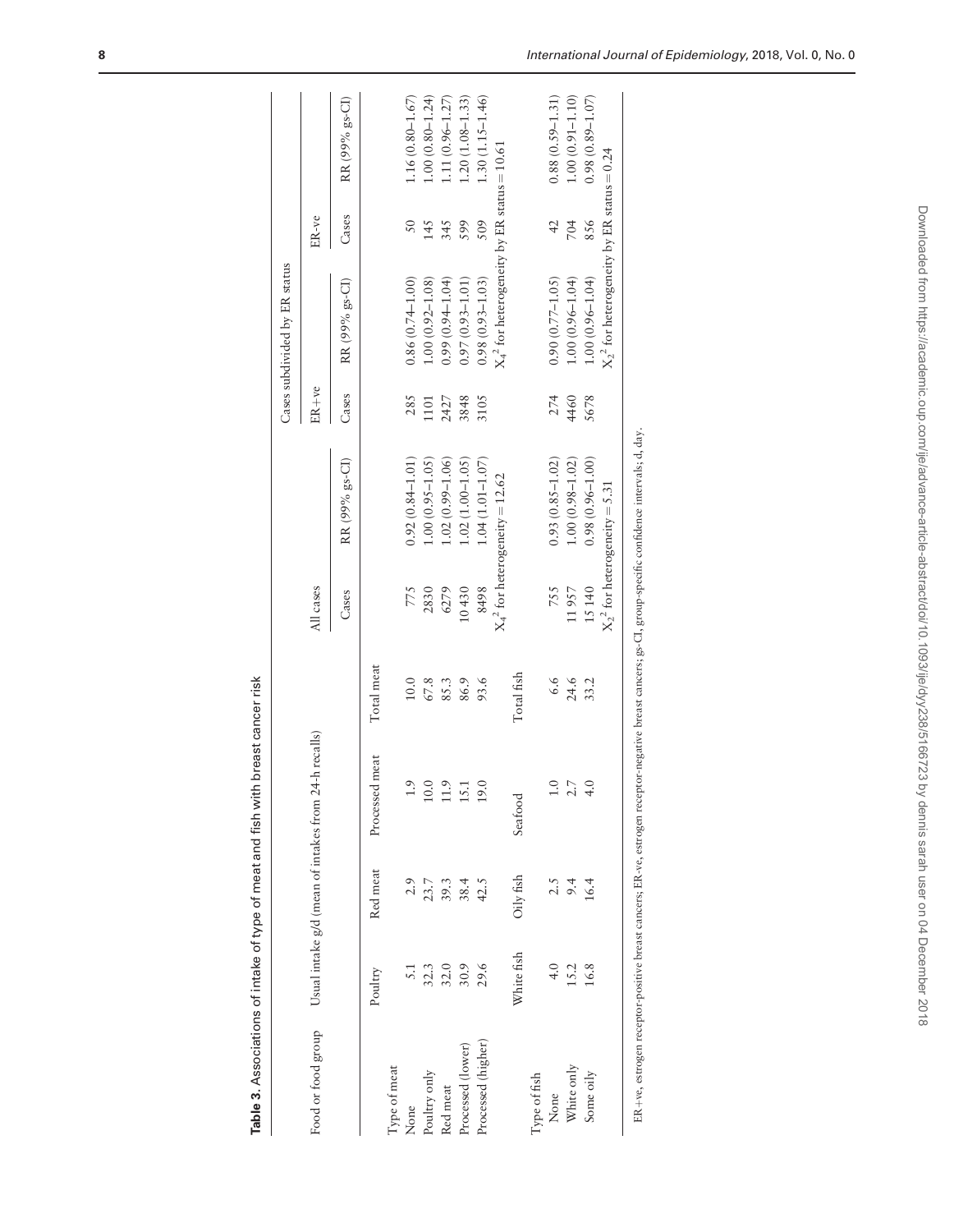Downloaded from https://academic.oup.com/ije/advance-article-abstract/doi/10.1093/ije/dyy238/5166723 by dennis sarah user on 04 December 2018

Downloaded from https://academic.oup.com/ije/advance-article-abstract/doi/10.1093/ije/dyy238/5166723 by dennis sarah user on 04 December 2018

<span id="page-8-0"></span>

Figure 3. Relative risk of breast cancer in Million Women Study participants by intake of macronutrients. Risks are stratified by region, with attained age as the underlying time variable and adjusted for socioeconomic status, body mass index, height, smoking, current use of hormonal therapy for menopause, dietary energy intake and alcohol consumption. Relative risks (RRs) are represented by squares (with their 99% confidence intervals as lines), each with area inversely proportional to the variance of the log RR, thereby indicating the amount of statistical information for that particular RR.

intakes to allow for changes in diet over time and measurement error. Diet at baseline was assessed with a questionnaire which has been validated with reference to 7-day food diaries $11$  and shown to predict risks of other conditions.[27](#page-11-0) Tests for trend across groups categorised by their baseline intakes of foods and nutrients mean re-measured intakes for each category from 24-h dietary assessments a decade later, to provide estimates of usual dietary intake within each baseline category.<sup>11,12</sup> The re-measured dietary intakes confirmed the rankings of categories of intake at baseline, generally with substantial narrowing in the ranges of intakes across categories, as would be expected from regression to the mean due to measurement error and changes over time.<sup>[28](#page-11-0)</sup>

The study has some limitations. Like other observational studies, the results may be influenced by residual confounding and reverse causation. Also, for some dietary factors in this population, such as for energy from protein, dairy protein and fat, the range of re-measured intakes between the lowest and highest intakes at baseline was so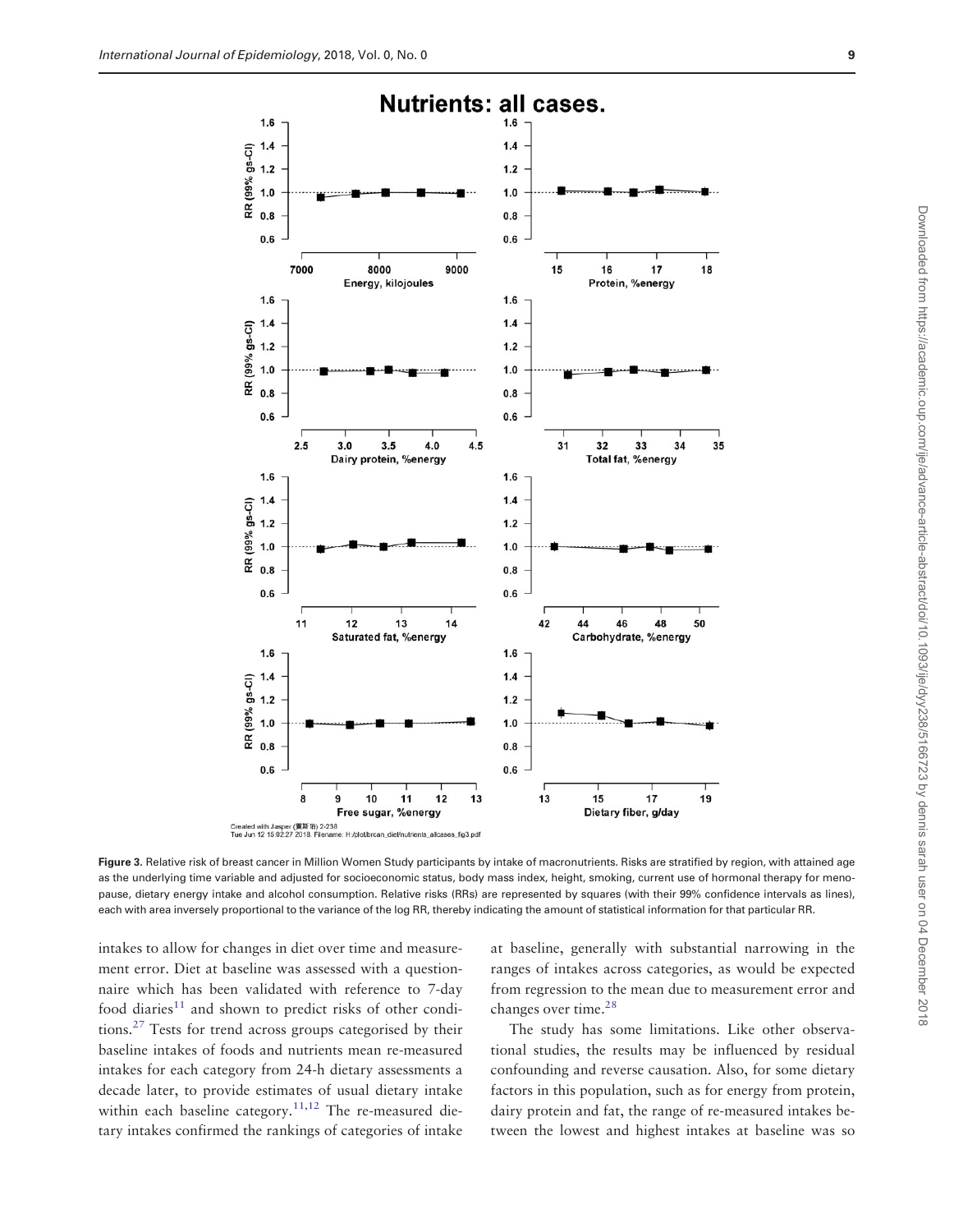<span id="page-9-0"></span>

**Nutrients: ER positive/ER negative cases.** 

Figure 4. Relative risk of breast cancer in Million Women Study participants by intake of macronutrients by estrogen receptor (ER) status. Risks are stratified by region, with attained age as the underlying time variable and adjusted for socioeconomic status, body mass index, height, smoking, current use of hormonal therapy for menopause, dietary energy intake and alcohol consumption. Relative risks (RRs) are represented by squares (with their 99% confidence intervals as lines), each with area inversely proportional to the variance of the log RR, thereby indicating the amount of statistical information for that particular RR.

H:/plot/brcan\_diet/nutrients\_erstatus\_fig4.pdf

narrow that it limits the power to detect associations with these factors. The study was also conducted among predominantly White women in the UK.

risk; both fruit and fibre showed modest inverse associations with risk, but it is unclear if these associations are causal.

This study showed a strong positive association of alcohol consumption with breast cancer risk, in line with previous studies. None of the other foods and nutrients examined was strongly associated with breast cancer

## Supplementary Data

[Supplementary data](https://academic.oup.com/ije/article-lookup/doi/10.1093/ije/dyy238#supplementary-data) are available at IJE online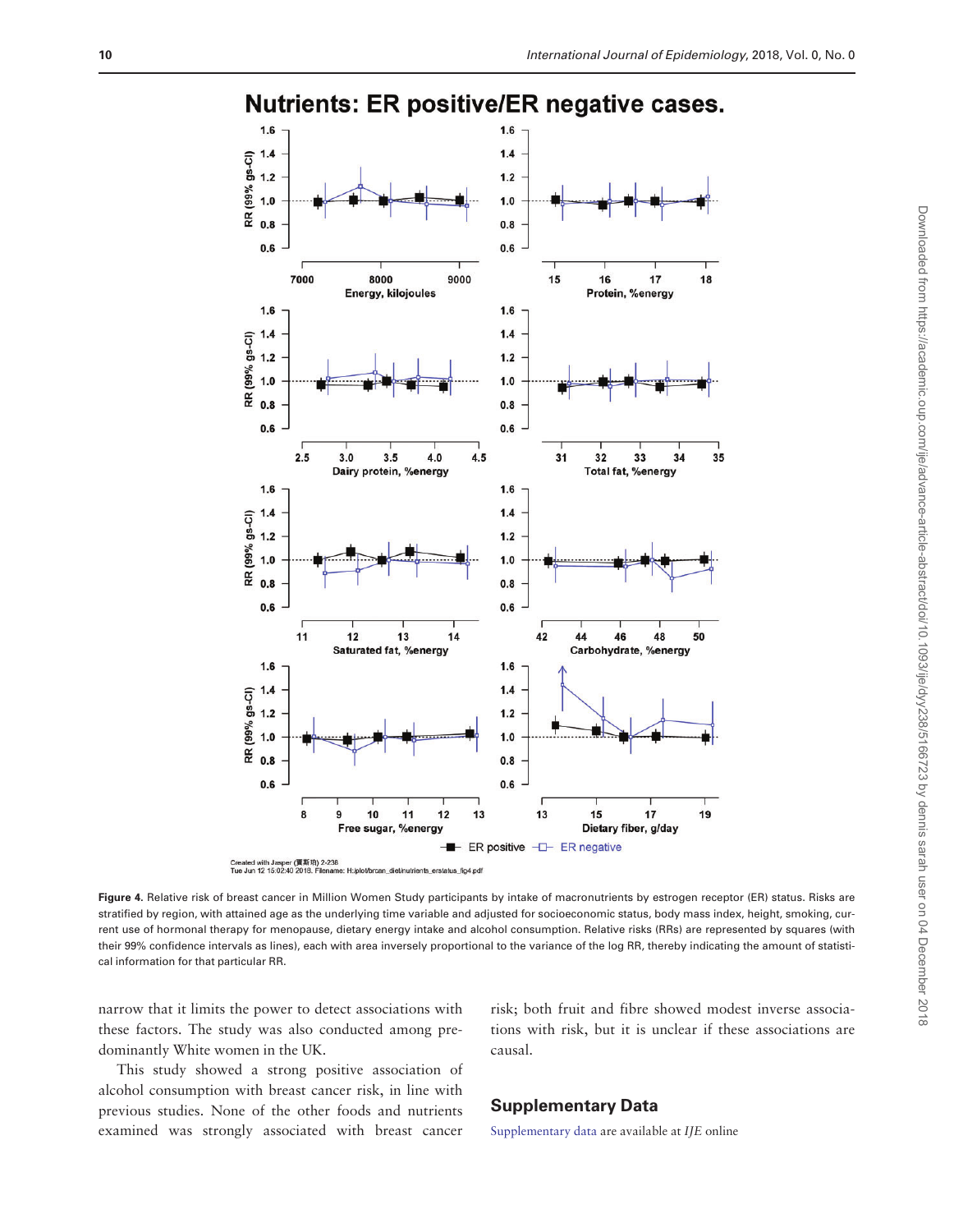## <span id="page-10-0"></span>Funding

This work was supported by Cancer Research UK (grant no. C570/ A16491), the UK Medical Research Council (grant no. MR/ K02700X/1) and the Wellcome Trust, Our Planet Our Health (Livestock, Environment and People—LEAP, award number 205212/ Z/16/Z). K.E.B. is supported by the Girdlers' New Zealand Health Research Council Fellowship. The funders had no role in study design, data collection and analysis, decision to publish or preparation of the manuscript. The authors had full access to the data and analyses, and were solely responsible for the decision to submit for publication.

## Acknowledgements

The authors thank the women who have participated in the Million Women Study as well as the staff from the participating NHS breast screening centres. We also thank NHS Digital in England and the Information Services Division, NHS Scotland for linkage to data on cancers and deaths, and Public Health England for data based on information collected and quality assured by the Public Health England National Cancer Registration and Analysis Service, for which access was facilitated by the Office for Data Release. Data for this study include information collected and provided by the Office for National Statistics. Those who carried out the original collection and analysis of the data bear no responsibility for their further analysis or interpretation.

The Million Women Study Advisory Committee are: Emily Banks, Valerie Beral, Lucy Carpenter, Carol Dezateux (Chair), Jane Green, Julietta Patnick, Richard Peto, Cathie Sudlow. The coordinating staff for the Million Women Study are: Simon Abbott, Krys Baker, Angela Balkwill, Isobel Barnes, Valerie Beral, Judith Black, Anna Brown, Benjamin Cairns, Andrew Chadwick, Dave Ewart, Sarah Floud, Toral Gathani, Laura Gerrard, Adrian Goodill, Jane Green, Lynden Guiver, Carol Hermon, Isobel Lingard, Sau Wan Kan, Nicky Langston, Kirstin Pirie, Gillian Reeves, Keith Shaw, Emma Sherman, Helena Strange, Sian Sweetland, Claire Wotton, Lucy Wright, Owen Yang and Heather Young.

The following NHS breast screening centres took part in the recruitment and breast screening follow-up for the Million Women Study: Avon, Aylesbury, Barnsley, Basingstoke, Bedfordshire & Hertfordshire, Cambridge & Huntingdon, Chelmsford & Colchester, Chester, Cornwall, Crewe, Cumbria, Doncaster, Dorset, East Berkshire, East Cheshire, East Devon, East of Scotland, East Suffolk, East Sussex, Gateshead, Gloucestershire, Great Yarmouth, Hereford & Worcester, Kent (Canterbury, Rochester, Maidstone), King's Lynn, Leicestershire, Liverpool, Manchester, Milton Keynes, Newcastle, North Birmingham, North East Scotland, North Lancashire, North Middlesex, North Nottingham, North of Scotland, North Tees, North Yorkshire, Nottingham, Oxford, Portsmouth, Rotherham, Sheffield, Shropshire, Somerset, South Birmingham, South East Scotland, South East Staffordshire, South Derbyshire, South Essex, South Lancashire, South West Scotland, Surrey, Warrington Halton St Helens & Knowsley, Warwickshire Solihull & Coventry, West Berkshire, West Devon, West London, West Suffolk, West Sussex, Wiltshire, Winchester, Wirral and Wycombe.

Data access policies for the Million Women Study are available via the study website [[http://www.millionwomenstudy.org/\)](http://www.millionwomenstudy.org/)]

## Authors' Contributions

V.B., G.K.R. and J.G. were involved in the concept, design and data acquisition for the Million Women Study. A.B.

analysed the data, and all authors interpreted the data. T.J.K. drafted the first version of the manuscript. All authors contributed to drafting revised versions of the manuscript and gave their final approval of the version to be published.

Conflict of interest: The authors declare that they have no competing interests.

#### **References**

- [1.](#page-1-0) Armstrong B, Doll R. Environmental factors and cancer incidence and mortality in different countries, with special reference to dietary practices. Int J Cancer 1975;15:617-31.
- [2.](#page-1-0) Torre LA, Islami F, Siegel RL, Ward EM, Jemal A. Global cancer in women: burden and trends. Cancer Epidemiol Biomarkers Prev 2017;26:444–57.
- [3.](#page-1-0) Collaborative Group on Hormonal Factors in Breast Cancer. Breast cancer and breastfeeding: collaborative reanalysis of individual data from 47 epidemiological studies in 30 countries, including 50302 women with reast cancer and 96973 women without the disease. Lancet 2002;360:187–95.
- [4.](#page-1-0) Key TJ, Allen NE, Spencer EA, Travis RC. Nutrition and breast cancer. Breast 2003;12:412–16.
- [5.](#page-1-0) Secretan B, Straif K, Baan R et al. A review of human carcinogens—Part E: tobacco, areca nut, alcohol, coal smoke, and salted fish. Lancet Oncol 2009;10:1033–34.
- [6.](#page-1-0) World Cancer Research Fund. Diet, Nutrition, Physical Activity and Breast Cancer. Continuous Update Project 2018. [https://](https://www.wcrf.org/sites/default/files/breast-cancer-slr.pdf) [www.wcrf.org/sites/default/files/breast-cancer-slr.pdf](https://www.wcrf.org/sites/default/files/breast-cancer-slr.pdf) (8 January 2018, date last accessed).
- [7.](#page-1-0) Wu J, Zeng R, Huang J et al. Dietary protein sources and incidence of breast cancer: a dose-response meta-analysis of prospective studies. Nutrients 2016;8:730.
- [8.](#page-1-0) Green J, Reeves GK, Floud S et al. Cohort Profile: The Million Women Study. Int J Epidemiol 2018, June 4. doi:10.1093/ ije/dyy065.
- [9.](#page-1-0) The Million Women Study.<http://www.millionwomenstudy.org> (26 February 2018, date last accessed).
- [10.](#page-1-0) Roddam AW, Spencer E, Banks E et al. Reproducibility of a short semi-quantitative food group questionnaire and its performance in estimating nutrient intake compared with a 7-day diet diary in the Million Women Study. Public Health Nutr 2005;8:201–13.
- [11.](#page-2-0) Liu B, Young H, Crowe FL et al. Development and evaluation of the Oxford WebQ, a low-cost, web-based method for assessment of previous 24 h dietary intakes in large-scale prospective studies. Public Health Nutr 2011;14:1998–2005.
- [12.](#page-2-0) MacMahon S, Peto R, Cutler J et al. Blood pressure, stroke, and coronary heart disease. Part 1, prolonged differences in blood pressure: prospective observational studies corrected for the regression dilution bias. Lancet 1990;335:765–74.
- [13.](#page-2-0) Townsend P, Phillimore P, Beattie A. Health and Deprivation: Inequality and the North. London: Croom Helm, 1988.
- [14.](#page-2-0) Plummer M. Improved estimates of floating absolute risk. Stat Med 2004;23:93–104.
- [15.](#page-3-0) Chhim AS, Fassier P, Latino-Martel P et al. Prospective association between alcohol intake and hormone-dependent cancer risk: modulation by dietary fiber intake. Am J Clin Nutr 2015;102: 182–89.